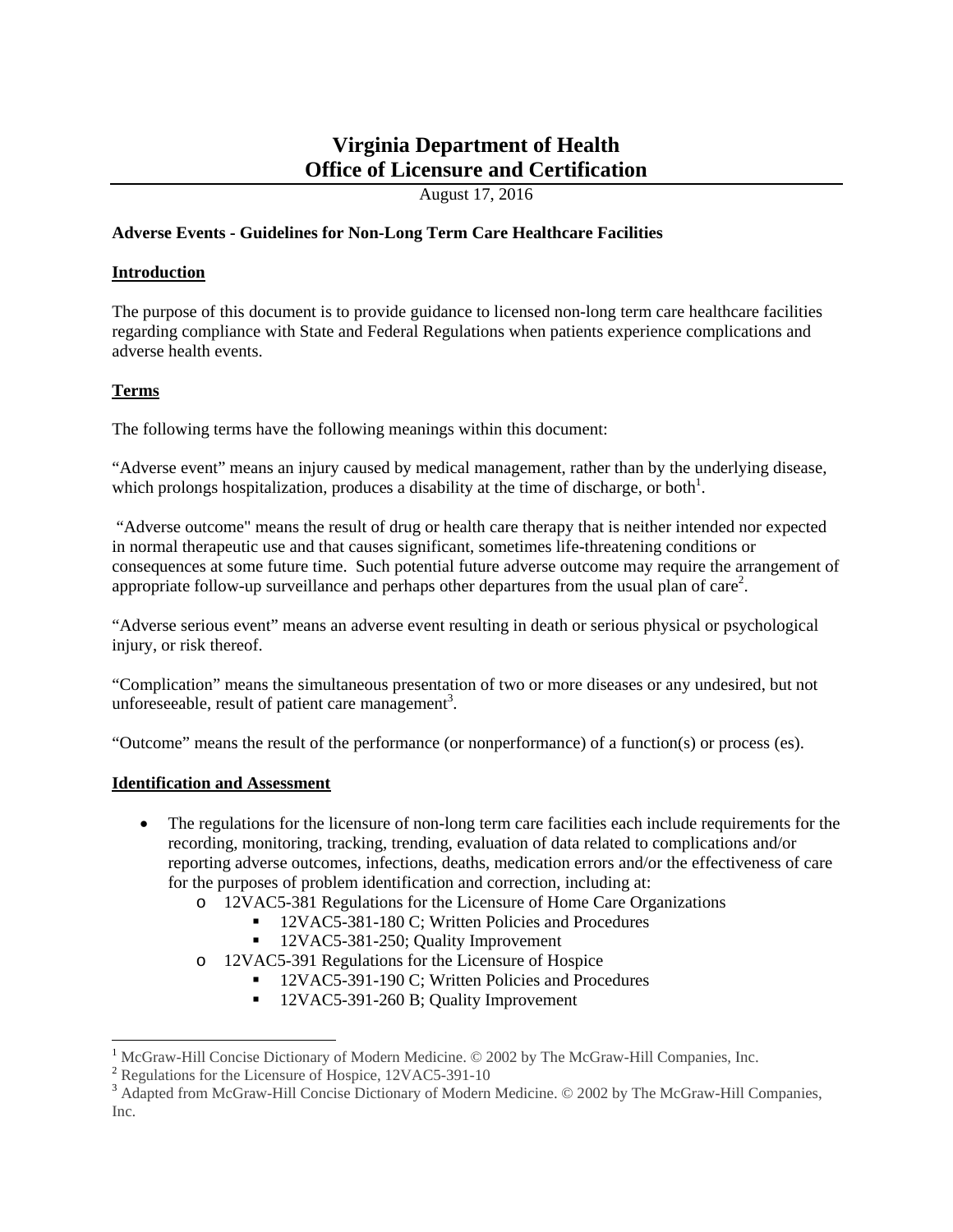- 12VAC5-391-300 C; Hospice Services
- o 12VAC5-410 Regulations for the Licensure of Hospitals in Virginia
	- <sup>1</sup> 12VAC5-410-370 B; Medical Records
	- 12VAC5-410-420 D; Surgical Service
	- <sup>12VAC5-410-441</sup> A; Obstetric Service Requirements; Medical Direction; Physician Consultation and Coverage; Nurse Staffing and Coverage; Policies and Procedures
	- <sup>12VAC5-410-444 B and K; Newborn Service Medical Direction; Physician</sup> Consultation and Coverage; Nursing Direction, Nurse Staffing and Coverage; Policies and Procedures
	- <sup>1</sup> 12VAC5-410-1240 A; Emergency Services
	- 12VAC5-410-370 A; Post-Operative Recovery
- o 12VAC5-412 Regulations for Licensure of Abortion Facilities
	- <sup>1</sup> 12VAC5-412-210 B; Quality Management
	- 12VAC5-412-320 B; Required Reporting
- Each facility should develop and implement carefully constructed policies and procedures that address expected or unexpected outcomes to assess patient medical needs and ensure that staff is trained in the use of those policies and procedures.
- Facilities are encouraged to make efforts to identify and assess patient medical needs as early as possible.
- When scheduling an appointment, or upon admission/registration, staff should identify and assess if a patient has special medical needs or disabilities that may affect the medical procedure or cause complications.
- As required in regulation, facilities are to monitor patient outcomes for adverse trends, and use such data to effect such system or process changes as to result in improvement in patient outcomes.

## **Educating Staff on Policy and Procedure**

- All staff should be provided notice of the facility's policies and procedures regarding how to handle adverse patient outcomes and their role in quality improvement.
- All facilities should develop training materials and perform training exercises in the event of an adverse patient outcome expected or unexpected.
- Staff should be trained regarding these policies and procedures at orientation and annually.
- All facilities should develop policies and procedures regarding the documentation of adverse events
	- o In the event that an adverse event is due to error, the facility should have policies and procedures for documenting the error and follow-up. Follow-up may involve training, discipline, system or process modification, depending on the nature and seriousness of the error and the reason for the error.

# **Reporting**

- Some non-long term care facilities are required by state or federal regulation to report accidents and adverse events.
- All non-long term care facilities may, as a best practice, report accidents and adverse serious events to the Virginia Department of Health Office of Licensure and Certification. These events include but are not limited to:
	- o Any serious injury to a patient;